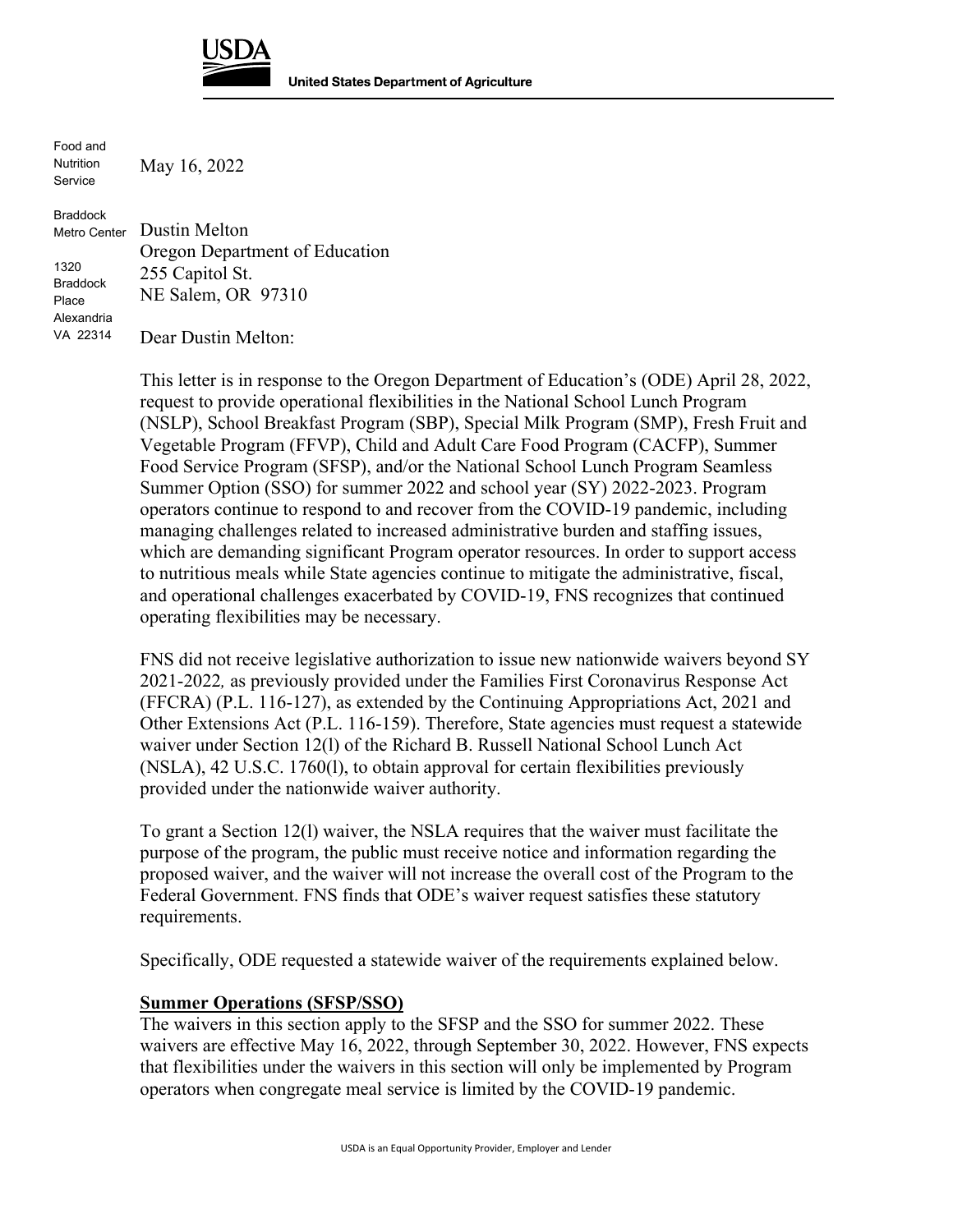*Waiver 1: Non-Congregate Meal Service during Summer 2022 (SFSP/SSO)*  Under the NSLA, 42 U.S.C. 1753(b)(1)(A), 42 U.S.C. 1761(a)(1)(D), and program regulations at 7 CFR 225.6(e)(15), meals must be served in a congregate setting and must be consumed by participants on site.

Pursuant to the waiver authority granted at Section 12(l) of the NSLA, FNS waives the aforementioned requirements to serve meals through the SFSP in a congregate setting this summer. Any other requirements referenced in these provisions remain in effect. FNS also extends the non-congregate feeding flexibilities to SSO for the duration of this waiver.

*Waiver 2: Parent and Guardian Meal Pick Up during Summer 2022 (SFSP/SSO)*  Under the NSLA, 42 U.S.C.  $1761(f)(3)$  and program regulations at  $7 \text{ CFR}$ 210.10(a), 7 CFR 220.2 (Breakfast), 7 CFR 220.8(a), 7 CFR 225.2 (Meals), and 7 CFR 225.9(d)(7) meals must be served to eligible children.

Pursuant to the waiver authority granted at Section 12(l) of the NSLA, FNS waives the aforementioned requirement that meals may only be served directly to children this summer. Any other requirements referenced in these provisions remain in effect. FNS also extends the parent and guardian pick up flexibility to SSO for the duration of this waiver. State agencies must have a plan for ensuring that program operators are able to maintain accountability and program integrity. This includes putting in place processes to ensure that meals are distributed only to parents or guardians of eligible children, and that duplicate SFSP or SSO meals are not distributed to any child.

## **School Year Operations (NSLP/SBP)**

The waivers in this section are intended to provide needed flexibility to support school food authorities (SFAs) in continuing to offer nutritious meals. While these waivers are available through June 30, 2023, flexibilities under these waivers should only be implemented by Program operators when congregate meal service is limited by the COVID-19 pandemic.

## *Waiver 3: Non-Congregate Meal Service (NSLP and SBP)*

Under the NSLA, 42 U.S.C. 1753(b)(1)(A), the Child Nutrition Act, 42 U.S.C. 1773(b)(1)(A), NSLP and SBP meals must be served in a congregate setting and must be consumed by participants on site.

Pursuant to the waiver authority granted at Section 12(l) of the NSLA, FNS waives the aforementioned requirements to serve meals through the NSLP and SBP in a congregate setting. Any other requirements referenced in these provisions remain in effect.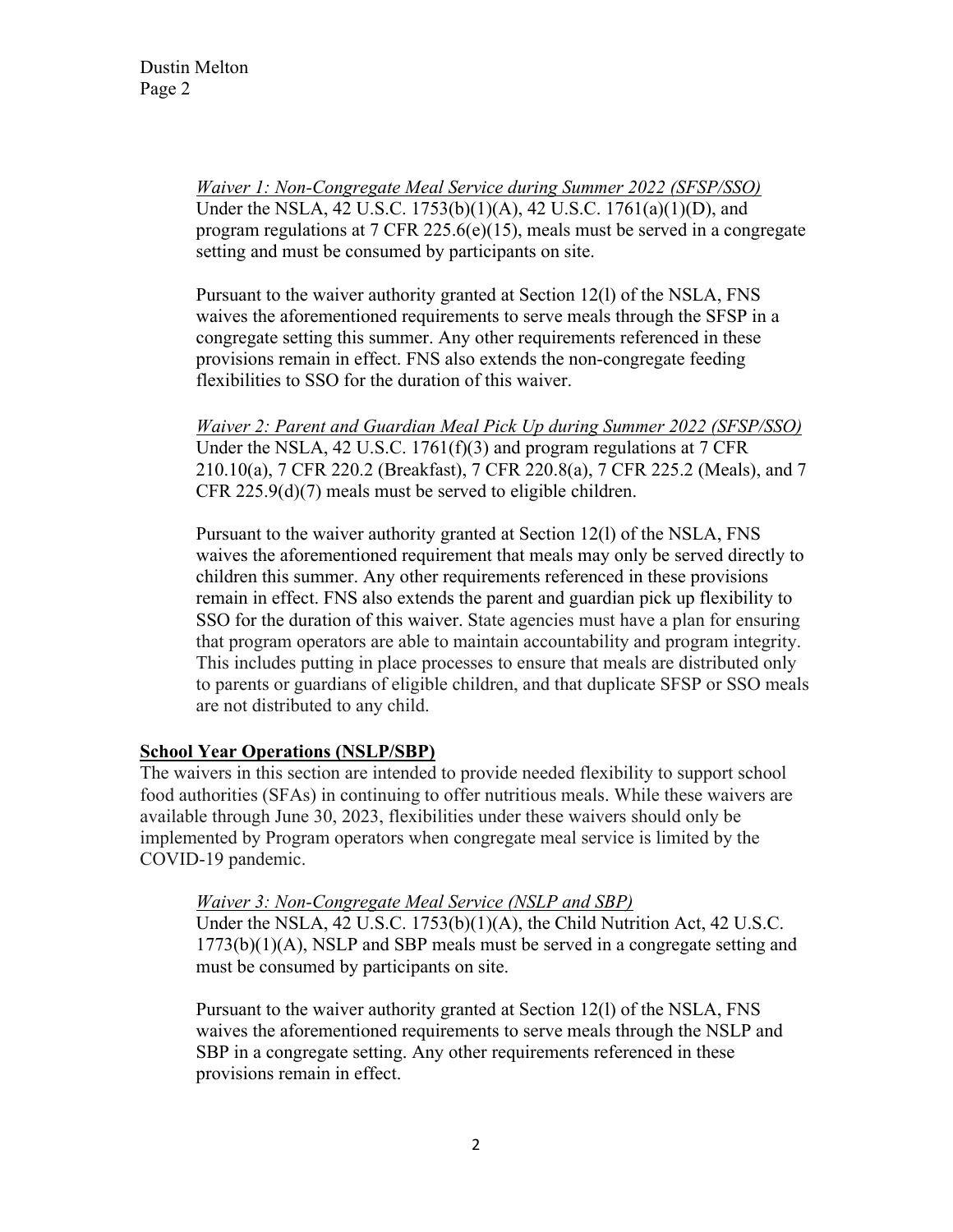*Waiver 4: Parent and Guardian Meal Pick Up (NSLP and SBP)*  Under program regulations at 7 CFR 210.10(a), 7 CFR 220.2 (Breakfast), and 7 CFR 220.8(a), meals must be served to eligible children.

Pursuant to the waiver authority granted at Section 12(l) of the NSLA, FNS waives the requirement that meals may only be served directly to children. Any other requirements referenced in these provisions remain in effect. State agencies opting to use this flexibility must have a plan for ensuring that local operators are able to maintain accountability and program integrity. This includes putting in place processes to ensure that meals are distributed only to parents or guardians of eligible children, and that duplicate meals are not distributed to any child.

## *Waiver 5: Meal Service Times (NSLP and SBP)*

Under program regulations at 7 CFR 210.10(l) and 7 CFR 220.8(l), meals served in the NSLP and SBP must follow meal service time requirements.

Pursuant to the waiver authority granted at Section 12(l) of the NSLA, FNS waives the aforementioned requirements that set meal time parameters for school lunch and breakfast.

## *Waiver 6: Offer Versus Serve (NSLP)*

Under the NSLA, 42 U.S.C. 1758(a)(3) and program regulations at 7 CFR  $210.10(e)$ , Program operators of senior high schools (as defined by the State education agency) must participate in offer versus serve at lunch.

Pursuant to the waiver authority granted at Section 12(l) of the NSLA, FNS waives the requirement to serve school lunches to senior high school students using offer versus serve. FNS also extends the offer versus serve flexibility to SSO for the duration of this waiver, when there is an unanticipated school closure during the school year.

## **School Year Administration (NSLP/SBP/SFSP)**

The waivers in this section allow State and local Program operators to overcome administrative challenges resulting from COVID-19 and to appropriately allocate their limited staffing resources to meal service to best ensure safe service of meals to children as they respond to and recover from the COVID-19 pandemic. FNS expects program operators to use the flexibilities for only the duration and extent that they are needed.

#### *Waiver 7: Local School Wellness Policy Triennial Assessment (NSLP)*

Section 9A(b) of the NSLA, 42 U.S.C. 1758b(b), establishes requirements for local school wellness policies related to implementation, evaluation, and publicly reporting on progress of local school wellness policies. FNS regulations further require at 7 CFR 210.31(e)(2) that, at least once every three years, local educational agencies (LEAs) assess compliance with the local school wellness policy and make assessment results available to the public.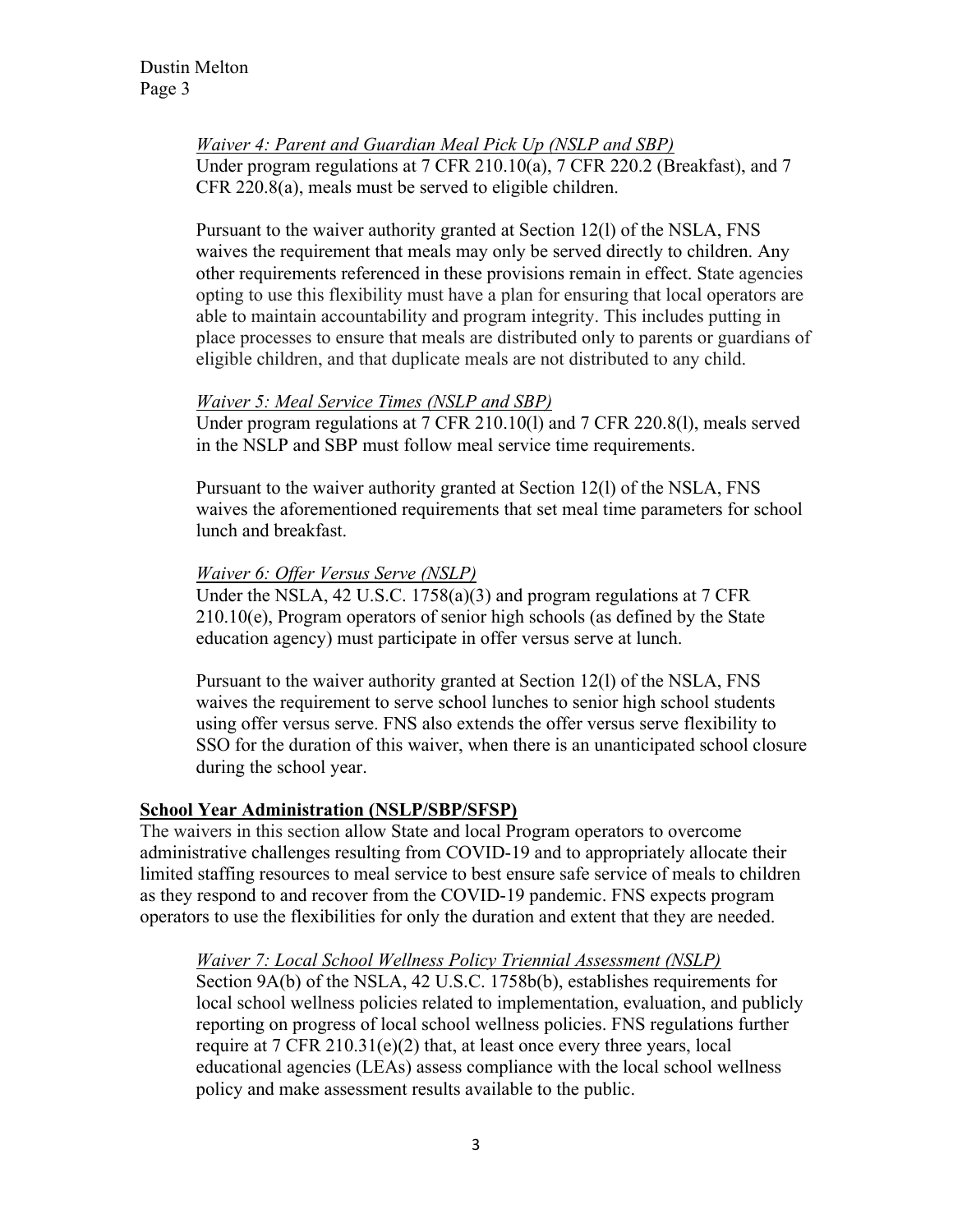Based on the July 1, 2017, implementation of the local school wellness policy regulations, the first triennial assessments were due June 30, 2020. On April 2, 2020, FNS issued a nationwide waiver delaying the deadline for the first triennial assessment to June 30, 2021, and on June 11, 2021, FNS issued a nationwide waiver delaying the deadline for the first triennial assessment to June 30, 2022. FNS recognizes that States and schools continue to devote additional resources to pandemic recovery and the transition back to normal operations. Due to this ongoing pandemic response and recovery, the resources required to meet the upcoming Local School Wellness Policy triennial assessment deadlines are better spent planning for the upcoming school year and ensuring that students are fed.

Pursuant to the Section 12(l) waiver authority cited above, FNS waives, for Program operators the above referenced statutory and regulatory requirements and provides a new first triennial assessment deadline of June 30, 2023. Accordingly, LEAs required to complete a triennial assessment by June 30, 2022, may choose to accept the new regulatory deadline and instead complete their first assessment by June 30, 2023. These LEAs then would complete a second triennial assessment by June 30, 2026. FNS recognizes that some LEAs may be prepared to complete their triennial assessment by June 30, 2022, and encourages those that are prepared to do so to complete their assessments on time.

# *Waiver 8: Food Service Management Company (FSMC) Contract Duration (NSLP and SFSP)*

Under Program regulations at 7 CFR 210.16(d) and 225.6(h)(7), SFAs and SFSP sponsors with a FSMC may contract for no longer than one year, with options for a yearly renewal not to exceed four additional years. Many SFAs and SFSP sponsor FSMC contracts may be nearing the end of their last renewal year. However, FNS recognizes that during this transition year, requiring SFAs and sponsors to conduct a competitive procurement process for a new FSMC contract may place an undue administrative burden on local operators.

Pursuant to the waiver authority granted at Section 12(l) of the NSLA, FNS waives  $7 \text{ CFR } 210.16(d)$  and  $7 \text{ CFR } 225.6(h)(7)$  to permit SFAs and SFSP sponsors to extend existing FSMC contracts that would not otherwise be eligible for extension through SY 2022-2023 or June 30, 2023.

#### *Waiver 9: Administrative Review Onsite Requirements (NSLP and SBP)*

Under Program regulations at 7 CFR 210.8(a)(1), 210.9(c)(7), 210.16(a)(3),  $210.18$ ,  $220.7(d)(1)(iii)$ , and  $220.11(d)(1)$ , SFAs are required to conduct portions of the administrative review onsite. However, FNS recognizes that during this transition year and in order to provide meals and meal supplements and ensure continuity of operations, suspending onsite monitoring is vital.

Pursuant to the waiver authority granted at Section 12(l) of the NSLA, FNS waives 7 CFR 210.8(a)(1), 210.9(c)(7), 210.16(a)(3), 210.18, 220.7(d)(1)(iii), and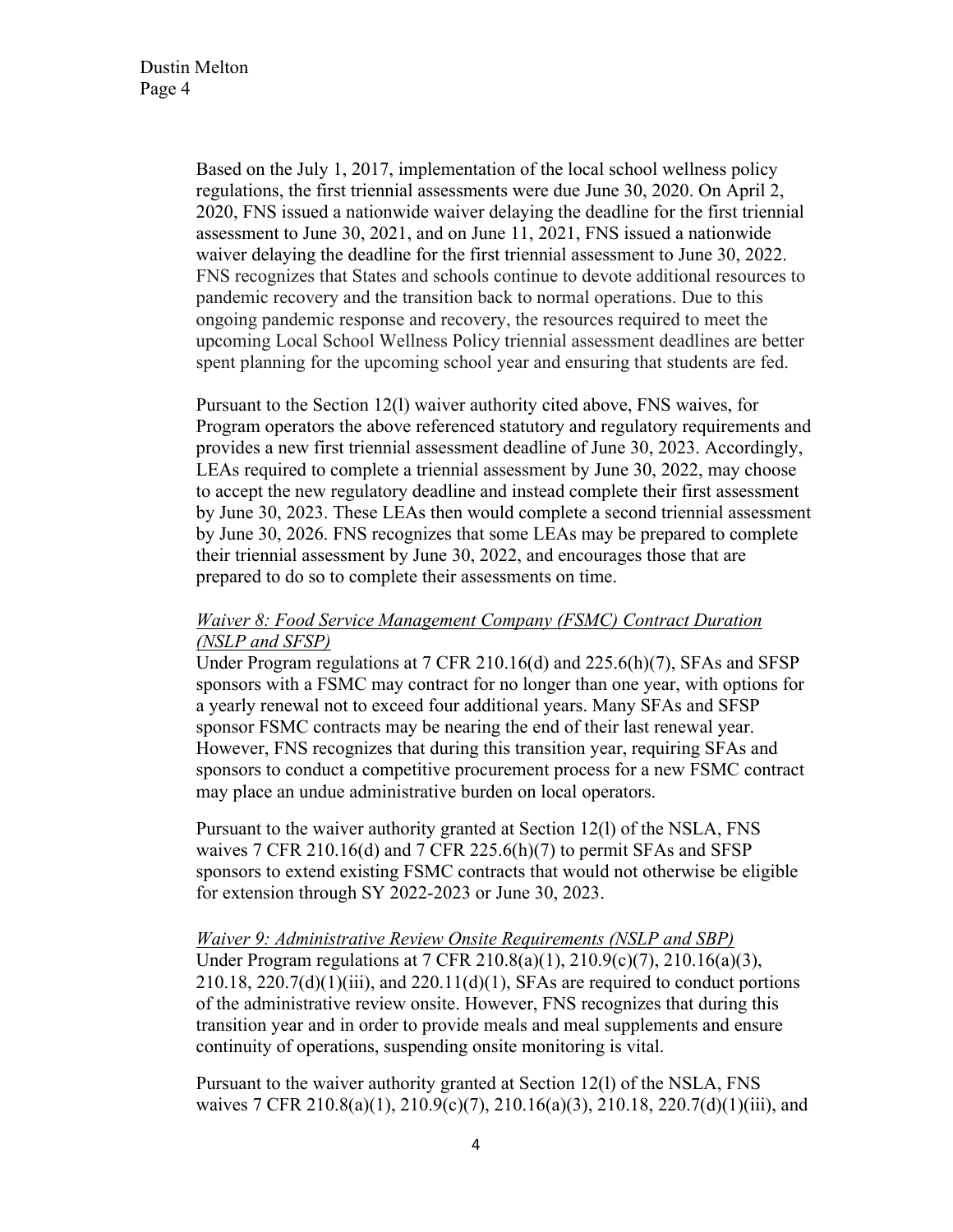$220.11(d)(1)$  to exclude the onsite monitoring requirements. Please note that to ensure Program integrity during this time, State agencies and SFAs should continue monitoring activities of Program operations offsite (e.g., through a desk audit). This waiver is effective when the public health emergency, which was declared on January 31, 2020, by the United States Department of Health and Human Services, ends and continues through June 30, 2023.

*Waiver 10: FNS-874 Second (Independent) Review of Applications (NSLP)* Under 42 U.S.C 1769c(b)(6)(E)(iii) and program regulations at 7 CFR 245.11(b)(2), each State agency must submit a report, as specified by FNS, describing the results of the second reviews of eligibility determinations conducted by each LEA in their State. The report must provide information about applications reviewed in each LEA and include activities required under 7 CFR 245.11. This report is due March  $15<sup>th</sup>$  of each year.

Pursuant to the waiver authority granted at Section 12(l) of the NSLA, FNS waives 7 CFR 245.11(b)(2) to permit States the time to focus on continuity of operations during this transition year, and in recognition of the fact that nationwide waiver flexibilities adopted by State agencies during the prior two school years extensively impacted free and reduced price certifications, as well as oversight activities. This waiver pertains to the requirement to submit the FNS-874 report due March 15, 2023, which would provide information about application reviewed in each LEA and include activities required under 7 CFR 245.11.

This waiver only applies to the reporting requirements associated with the independent review process. The underlying requirement for LEAs that collect school lunch program applications in SY 2022-2023 to conduct independent reviews as applicable remains in effect.

## *Waiver 11: FNS-640 Administrative Review Data Report (NSLP)*

Under the NSLA, 42 U.S.C.  $1769c(b)(1)(C)(iv)$  and program regulations at 7 CFR 210.18(n), State agencies shall submit to FNS each year the FNS-640 report containing the results of the reviews conducted in the preceding school year. This report is due March  $1<sup>st</sup>$  of each year.

Pursuant to the waiver authority granted at Section 12(l) of the NSLA, FNS waives 7 CFR 245.11(b)(2) to permit States the time to focus on continuity of operations, and in recognition that the FNS-640 report for SY 2022-2023 would cover a time period during which operations were extensively impacted by nationwide waiver flexibilities. This waiver pertains to the requirement to submit the FNS-640 report due March 1, 2023, which would provide data collected from conducted administrative reviews for SY 2021-2022.

## **Special Milk Program Operations**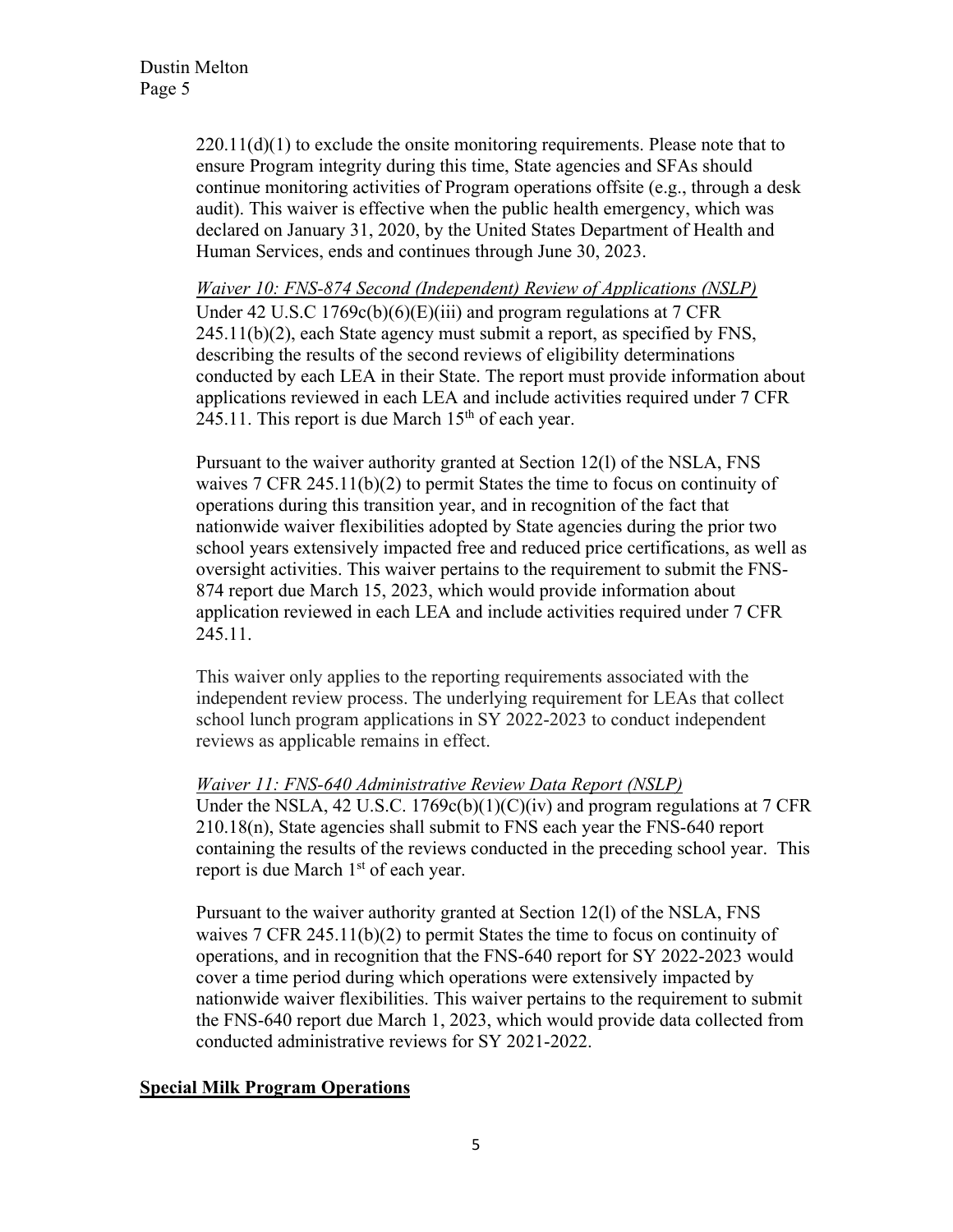The waivers in this section are intended to provide needed flexibility to support schools and institutions in continuing to offer milk service. The waivers in this section are effective July 1, 2022, through June 30, 2023. However, FNS expects that flexibilities under these waivers will only be implemented by Program operators when congregate service is limited by the COVID-19 pandemic.

## *Waiver 12: Non-Congregate Milk Service (SMP)*

Section  $3(a)(1)$  of the Child Nutrition Act of 1966 (42 U.S.C. 1772 $(a)(1)$ ) and program regulations at 7 CFR 215.1 require SMP milk to be served and consumed in nonprofit schools, which do not participate in a meal service program authorized by the NSLA, or other eligible institutions devoted to the care of children.

Pursuant to the waiver authority granted at Section 12(l) of the NSLA, FNS waives the aforementioned requirements, which require the service of SMP milk in a congregate setting. This flexibility will allow milk to be made available and consumed off site.

## *Waiver 13: Parent and Guardian Milk Pick Up (SMP)*

SMP distribution requirements at Section 3(a)(7) of the Child Nutrition Act of 1966 (42 U.S.C. 1772(a)(7)) and 7 CFR 215.7(d)(2)(i) and 215.13a(a) require SMP operators to provide milk directly to children, not to parents and guardians.

Pursuant to the waiver authority granted at Section 12(l) of the NSLA, FNS waives the aforementioned requirements to allow the distribution of SMP milk to a parent or guardian to take home to their children. State agencies opting to use this flexibility must have a plan for ensuring that Program operators are able to maintain accountability and program integrity. This includes putting in place processes to ensure that SMP milk is distributed only to parents or guardians of eligible children, and that duplicate servings are not distributed to any child.

#### **Fresh Fruit and Vegetable Program Operations**

The waivers in this section are effective July 1, 2022, through June 30, 2023. However, FNS expects that flexibilities under these waivers will only be implemented by Program operators when congregate service is limited by the COVID-19 pandemic.

#### *Waiver 14: Parent and Guardian Pick Up (FFVP)*

Section 19(b) of the NSLA (42 U.S.C. 1769a), requires Program operators to provide FFVP foods directly to students, not to parents and guardians.

Pursuant to the waiver authority granted at Section 12(l) of the NSLA, this waiver allows the State agency to approve SFAs participating in FFVP to provide FFVP foods to parents or guardians of children whose elementary school is closed and who are learning virtually.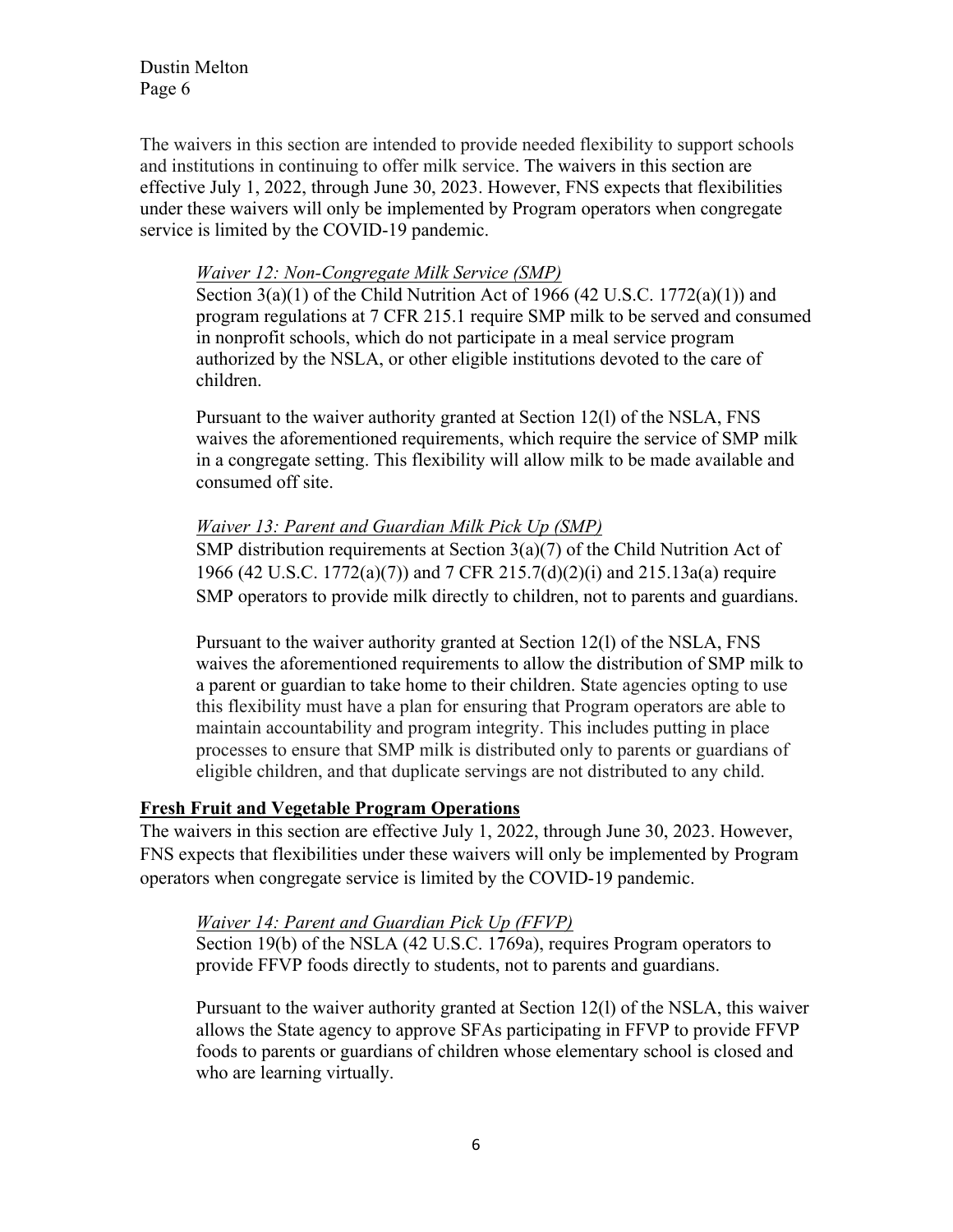*Waiver 15: Alternate Site (FFVP)*

Section 19(a) of the NSLA (42 U.S.C. 1769a(a)), limits availability of FFVP foods to elementary schools.

Pursuant to the waiver authority granted at Section 12(l) of the NSLA, this waiver allows the State agency to approve SFAs participating in FFVP to provide FFVP foods at sites that are not FFVP elementary schools when FFVP elementary schools are closed.

## **Unanticipated School Closures**

The waivers in this section apply to the SFSP and the SSO during unanticipated school closures. These waivers are effective October 1, 2022, through April 30, 2023. However, FNS expects that flexibilities under these waivers will only be implemented by Program operators when congregate meal service is limited by the COVID-19 pandemic.

## *Waiver 16: Non-Congregate Meal Service during Unanticipated School Closures (SFSP/SSO)*

Under NSLA, 42 U.S.C. 1753(b)(1)(A), 42 U.S.C. 1761(a)(1)(D), and program regulations at 7 CFR 225.6(e)(15), SFSP meals must be served in a congregate setting and must be consumed by participants on site.

Pursuant to the waiver authority granted at Section 12(l) of the NSLA, FNS waives the aforementioned requirements to serve meals through the SFSP during an unanticipated school closure in a congregate setting. Any other requirements referenced in these provisions remain in effect. FNS also extends the noncongregate feeding flexibility to SSO for the duration of this waiver.

# *Waiver 17: Parent and Guardian Meal Pick-Up during Unanticipated School Closures (SFSP/SSO)*

Under the NSLA, 42 U.S.C. 1761(f)(3) and Program regulations at 7 CFR 210.10(a), 7 CFR 220.2 (Breakfast), 7 CFR 220.8(a), 7 CFR 225.2 (Meals), and 7 CFR 225.9(d)(7) meals must be served to eligible children.

Pursuant to the waiver authority granted at Section 12(l) of the NSLA, FNS waives the aforementioned requirement that meals may only be served directly to children. Any other requirements referenced in these provisions remain in effect. FNS also extends the parent and guardian pick up flexibility to SSO for the duration of this waiver.

*Waiver 18: Meal Service Times for Unanticipated School Closures (SFSP/SSO)*  Under program regulations at  $7 \text{ CFR } 225.16(c)(1)$  and (2) meals served in the SFSP must follow meal service time requirements.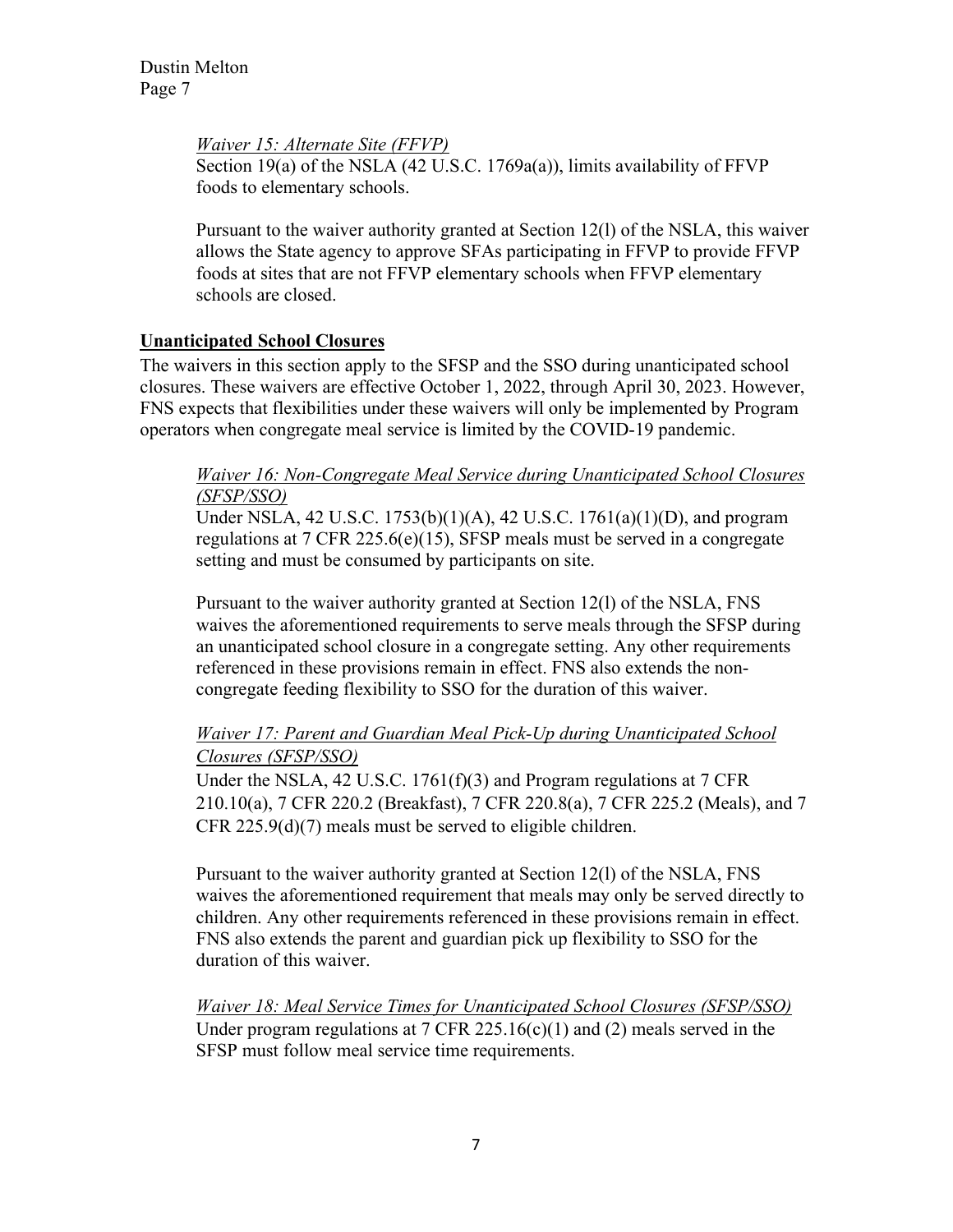Pursuant to the waiver authority granted at Section 12(l) of the NSLA, FNS waives the aforementioned requirements that set meal time parameters for SFSP sites. Any other requirements referenced in these provisions remain in effect. FNS also extends the meal service times flexibility to SSO for the duration of this waiver.

# *Waiver 19: Service of Meals at School Sites during Unanticipated School Closures*

Under the NSLA, 42 U.S.C.  $1761(c)(1)$  and program regulations at  $7 \text{ CFR}$  $225.6(d)(1)(iv)$ , State agencies are required to only approve meal service operations at non-school sites during unanticipated school closures.

Pursuant to the waiver authority granted at Section 12(l) of the NSLA, FNS waives the aforementioned requirement that limits the operation of SFSP during an unanticipated school closure to non-school sites. FNS also extends the service of meals at school sites during unanticipated school closures flexibility to SSO for the duration of this waiver.

# **Child and Adult Care Food Program Operations**

The waivers in this section apply to CACFP. These waivers are effective July 1, 2022, through June 30, 2023. However, FNS expects that flexibilities under these waivers will only be implemented by Program operators when congregate meal service is limited by the COVID-19 pandemic.

# *Waiver 20: Non-Congregate Meal Service (CACFP)*

Under the NSLA, 42 U.S.C. 1753(b)(1)(A) and program regulations at 7 CFR  $226.19(b)(6)(iii)$ , CACFP meals must be served in a congregate setting and must be consumed by participants on site.

Pursuant to the waiver authority granted at Section 12(l) of the NSLA, FNS waives the aforementioned requirement to serve meals through CACFP in a congregate setting. Any other requirements referenced in this provision remain in effect.

*Waiver 21: Parent and Guardian Meal Pick Up (CACFP)*  Under Program regulations at 7 CFR 226.2 (Meals), meals must be served to eligible children and eligible adult participants.

Pursuant to the waiver authority granted at Section 12(l) of the NSLA, FNS waives the aforementioned requirement that meals may only be served directly to children and adult participants. Any other requirements referenced in these provisions remain in effect.

*Waiver 22: Meal Service Times (CACFP)*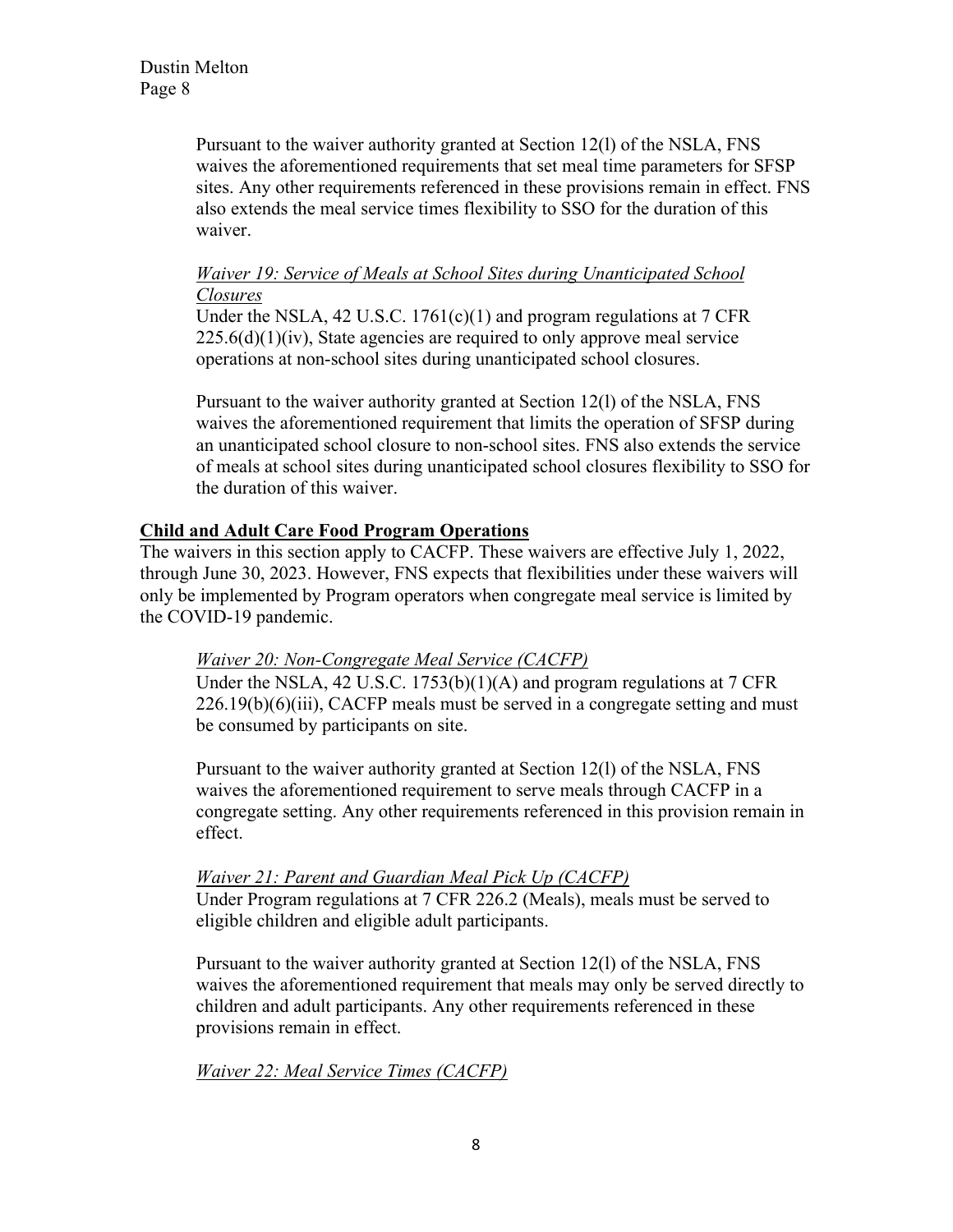> Under Program regulations at 7 CFR 226.20(k) meals served in the CACFP must follow meal service time requirements.

Pursuant to the waiver authority granted at Section 12(l) of the NSLA, FNS waives the aforementioned requirements that set meal time parameters for CACFP institutions and facilities.

# **Child and Adult Care Food Program Administration**

The waivers in this section are effective when the public health emergency, which was declared on January 31, 2020 by the United States Department of Health and Human Services, ends and continue through June 30, 2023.

## *Waiver 23: State Agency Onsite Monitoring Visits (CACFP)*

Under Program statute and regulations, State agencies are required to conduct one scheduled visit of CACFP institutions at not less than 3-year intervals. CACFP regulations at  $7 \text{ CFR } 226.6 \text{ (m)}(6)$  go on to require State agencies to annually review at least 33.3 percent of all CACFP institutions. Additionally, per 7 CFR  $226.6(b)(1)$ , State agencies are required to do a pre-approval visit of all new CACFP sponsors. However, FNS recognizes that as the country continues to respond to COVID-19, onsite monitoring may not be possible.

Therefore, pursuant to the Section 12(l) waiver authority cited above, FNS waives the requirement that CACFP monitoring requirements included in 7 CFR  $226.6(b)(1)$  and  $226.6(m)(6)$  be conducted onsite. Please note that to ensure Program integrity during this time, State agencies that elect to use this waiver should continue monitoring activities of Program operations offsite (e.g., through a desk audit).

## *Waiver 24: Sponsoring Organization Onsite Monitoring Visits (CACFP)*

Under Program regulations at 7 CFR 226.16(d)(4)(iii), CACFP sponsoring organizations must review each facility three times each year and: 1) at least two of the three reviews must be unannounced; 2) at least one unannounced review must include observation of meal service; 3) at least one review must be made during each new facility's first four weeks of Program operations; and 4) not more than six months may elapse between reviews. However, FNS recognizes that as the country continues to respond to COVID-19, onsite monitoring may not be possible.

Therefore, pursuant to the Section 12(l) waiver authority cited above, FNS waives the requirement that CACFP monitoring requirements included in 7 CFR  $226.16(d)(4)(iii)$  be conducted onsite. Please note that to ensure Program integrity during this time, CACFP sponsoring organizations that elect to use this waiver should continue monitoring activities of Program operations offsite (e.g., through a desk audit).